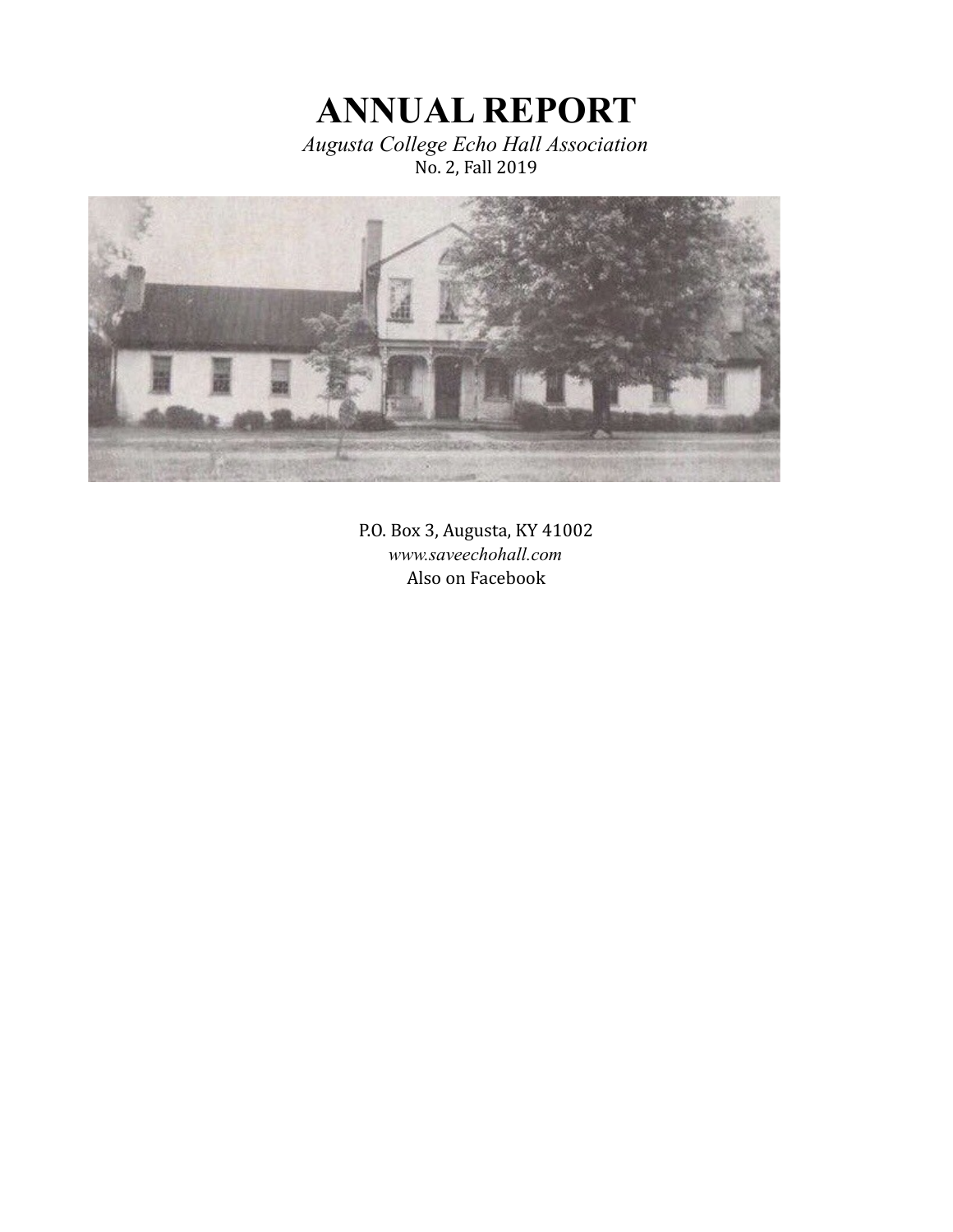## **About Augusta College Echo Hall Association**

Augusta College Echo Hall Association was formed on 21 April, 2017, when approximately 50 Bracken County residents met at the Clooney Community Center in Augusta, to select a name for the organization, to review proposed meeting times and by-laws, and to elect Board officers. Augusta College Echo Hall Association is a 501(c)(3) non-profit Kentucky organization.

Having acquired the historic Echo Hall, the Association is working to secure the building against further deterioration and renovate it for public, community, and other charitable uses. Upon completion of the renovation, the Association will operate the building as a museum, community meeting space, and event space.

#### **2019 BOARD**

Carol Williams, President Open, Vice-President Caroline Miller, Immediate Past President Taylor Kelsch, Treasurer Mary Ann Kearns, Secretary David Laskey, Legal Council Jacqueline McMurrin, Fundraising Director Scott Miller, Building Director Jennifer Sauers, Membership Director

> P.O. Box 3, Augusta, KY 41002 *www.saveechohall.com* Also on Facebook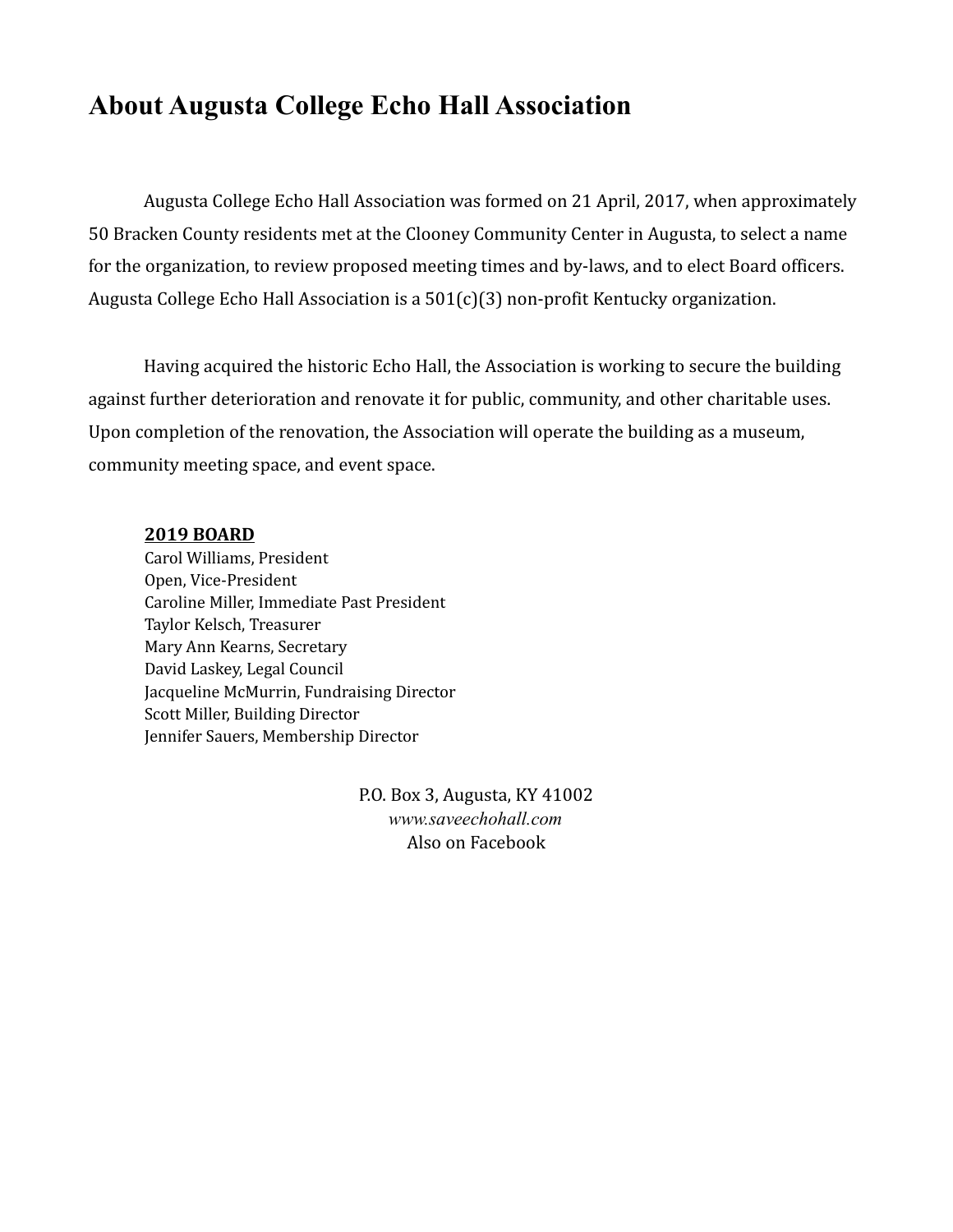## **BOARD MESSAGE**

Since the purchase of Echo Hall on October 9, 2017, Augusta College Echo Hall Association (ACEHA) has delivered steady and continuous progress on the promised renovation. That progress continued in 2019.

After completing the purchase of the Echo Hall building for \$45,000, the deteriorated back sections of the building were torn off for \$5,000 and interior demolition got underway in 2018, entirely on a volunteer basis led by Dave Laskey. We also received a matching grant from the Hayswood Foundation late in 2018, which enabled us to contract with masons to rebuild the back walls to effectively shore up the entire structure. In 2019, two major grants were received from the Hayswood Foundation and the McClane Foundation, enabling us to have the roof, soffits and eaves, and gutters completely replaced.

After clearing and gutting the interior, an architectural team was retained to guide our demolition and reconstruction. We also engaged in strategic planning exercises to develop a Master Plan for the rebuild and future operation of Echo Hall. Meanwhile, members painted major portions of the newly rebuilt masonry, cleared and maintained the exterior areas, and started rebuilding interior walls and floors on a volunteer basis. We hosted educational events and tours, communicated via social media, organized several fundraisers, created an informational website, and held regular monthly meetings to keep the members and public aware of, and engaged in, our mission. These achievements were made possible by the dedicated service of volunteers and the financial generosity of our members.

We have three overarching objectives for the foreseeable future: reconstruction of the building, fundraising to continue construction, and keeping our members and the public informed and engaged in the process.

We plan to continue our steady progress in 2020. Our construction goals for 2020 include development and approval of final architect's construction plans, a redesign of the front porch, window replacement or rehabilitation, flooring replacement, and commencement of work on the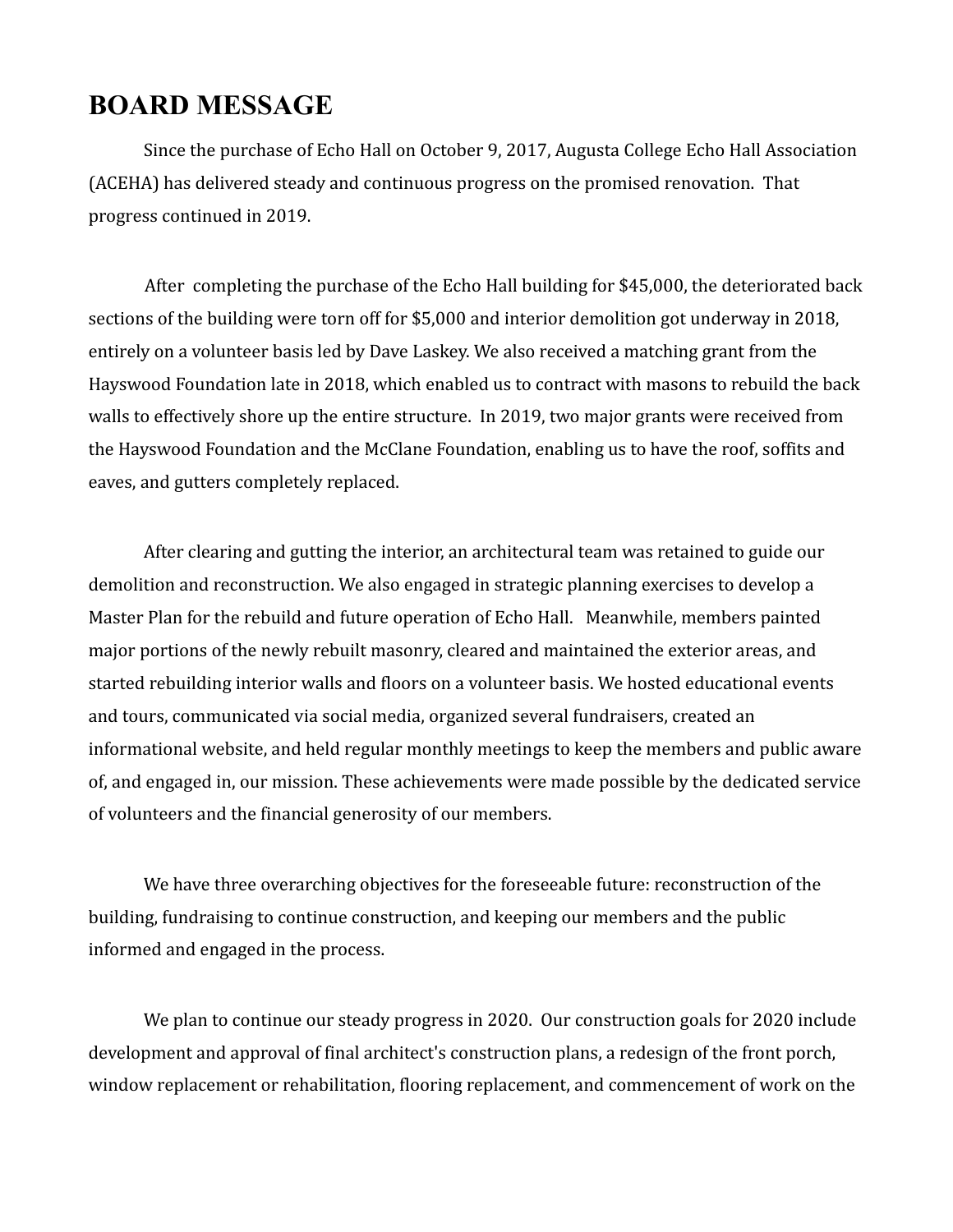mechanical systems (HVAC, electric, and plumbing). Our most aggressive fantasy is to hold our 2020 annual meeting in a roughed in, but still unfinished, Echo Hall!

In order to continue to progress with construction, we need to continue to raise funds at a similar rate to the past three years. Of course, we always hope to do better and, if so, we can accelerate the process. However, we assure you that we can and will finish this endeavor and create a community purpose building that we can all be proud of. We look forward to the coming year and the many tasks ahead.

As 2019 closes, we are losing two important contributors to our success in the past year. Carol Williams was our fearless leader as President. She led the strategic planning initiative, scoured the land for new sources of funds, and expanded the number and type of community programs we delivered. Carol resigned due to the requirements of her new employment and her personal construction renovation project. Jennifer Sauers re-organized our disorganized membership list to improve our communications with members and she took on the development and maintenance of our web page. Jen has returned to school full-time and cannot attend most ACEHA meetings and events. Both Carol and Jen will be missed.

There are many ways to get involved with ACEHA, whether it's managing social media, creating visual media for ACEHA promotions, swinging a hammer, researching archives or helping with fundraisers. If you are unable to participate as a volunteer, please consider a charitable donation to help make Echo Hall shine again!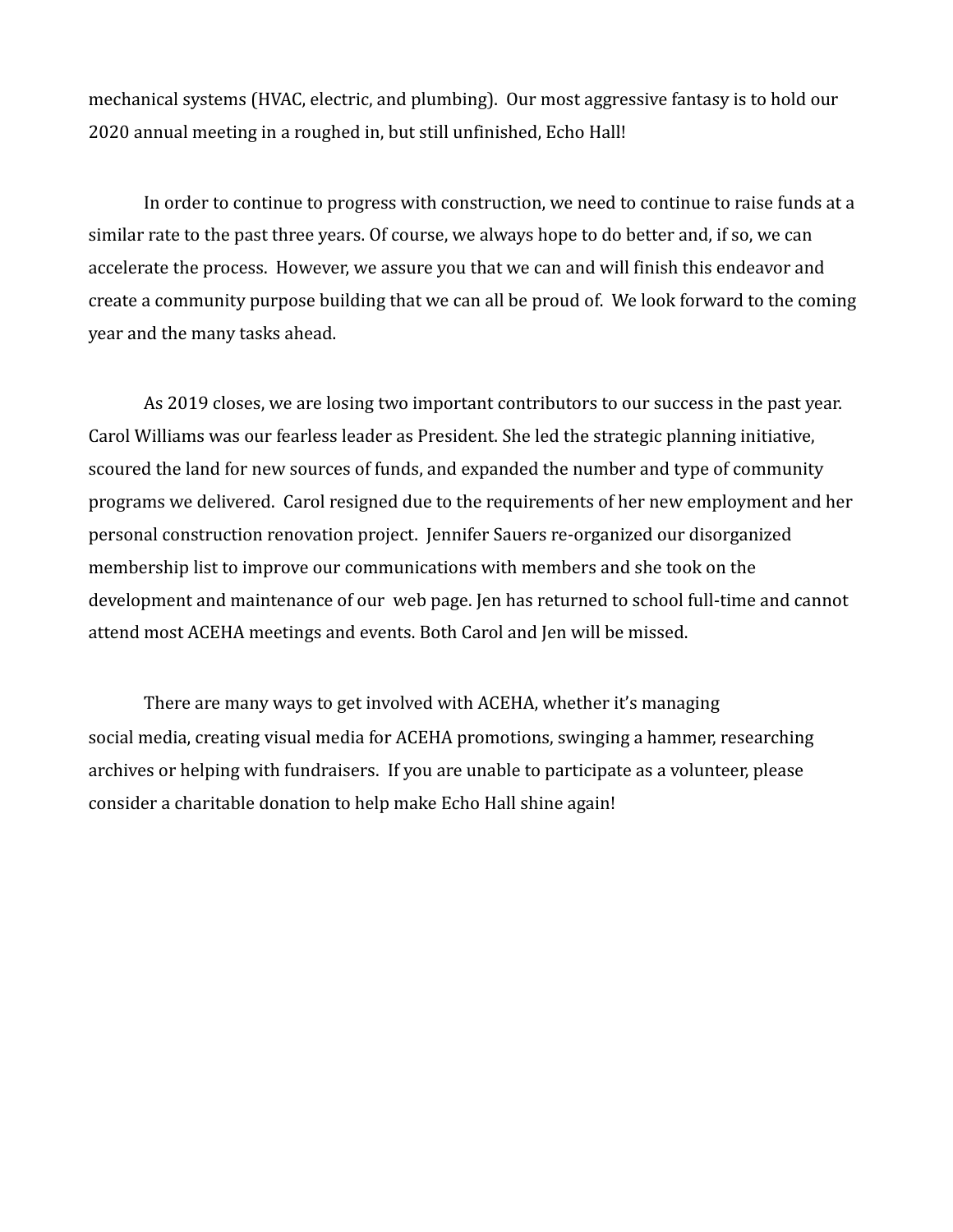# **Financial Report**

October 2019

Revenue to date in 2019 is \$57,609 from donations, grants and fundraising activities, nearly matching the amount received in 2017 and 40% more than the entire year of 2018.

Grants received this year are \$30,000 from the Hayswood Foundation and the McClane Foundation. Another major gifting agreement with a donor was approved with another one pending.

Income from fundraising events in 2019 total \$9,292 or 50% more than in either 2017 or 2018. The Bourbon, BBQ and Bluegrass event initiated by Director Mary Ann Kearns in July accounted for over half the net fundraising proceeds. The Country Auction raised more than \$2,000 and two Barrel-Lid Paintings contributed nearly \$1,000; both events were hosted at the Augusta Pub and organized by Director Jackie McMurrin. Book sales contributed by Past President Caroline Miller added nearly \$500.

Payments to contractors have increased sharply this year to over \$55,000 (with another \$20,000 expected be spent by the end of the year) as renovation efforts have begun in earnest. Foundation and brick repair commenced in February by 3G Masonry and continued through May with a total cost of \$39,650. Another \$1,175 was added for new basement steps. Roofing work began in September by Brierly Roofing and an invoice for \$11,160 was paid at the end of September.

Additions to capital total \$54,852 and represent 95% of total expenses in 2019. We have moved beyond the mostly demolition and cleanup phase of the project to rebuilding and renovating Echo Hall.

Cash on hand at the end of September was \$49,363 less an outstanding check of \$11,160 to Brierly Roofing. Remaining contractual obligations total \$18,583 for roofing work of \$17,240 and structural engineering cost of \$1,343 from last year. Repair of the chimney also is expected to be done before the roofing is completed at an estimated cost of \$1,000. Finally, architectural costs for interior design will need to be paid by the end of the year.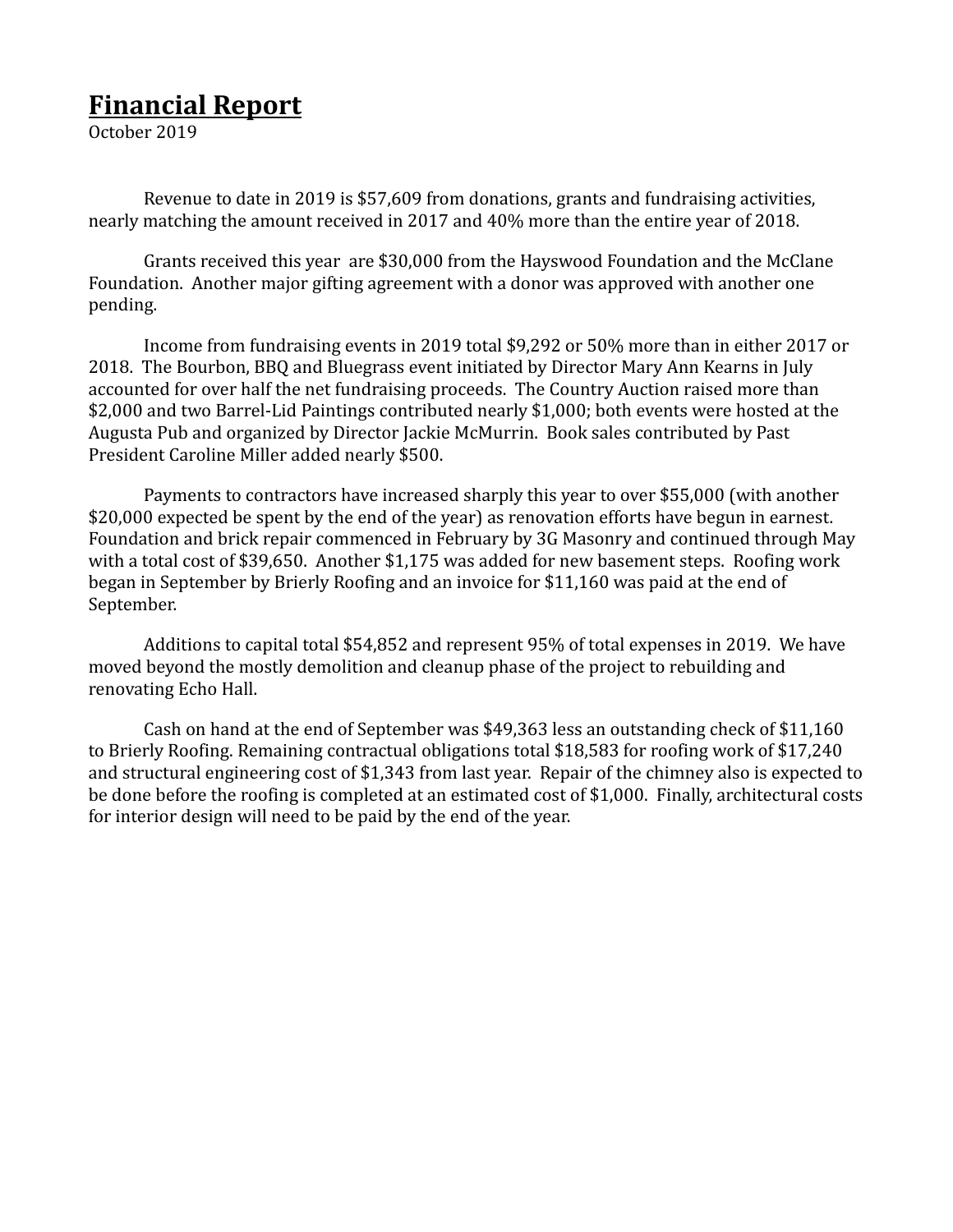#### Augusta College Echo Hall Association Financial Statements For the period April 2017 to Sept 2019

|                               | 2017           | 2018             | 2019                |
|-------------------------------|----------------|------------------|---------------------|
| <b>Income Statement</b>       | April-December | January-December | January - September |
| Revenue                       |                |                  |                     |
| Donations                     | 51,544         | 20,008           | 18,311              |
| Dues                          | 580            | 230              | 0                   |
| Grants                        | 0              | 15,000           | 30,000              |
| Investment Income             | 0              | 0                | 0                   |
| <b>Activity Revenue</b>       | 9,684          | 12,549           | 11,441              |
| Less Activity Expense         | 4,115          | 6,589            | 2,149               |
| Net Income, Special Events    | 5,569          | 5,960            | 9,292               |
| <b>Total Revenue</b>          | 57,693         | 41,198           | 57,603              |
| Donations and Expense         |                |                  |                     |
| Gifts & Donations             | 0              | 1,434            | 0                   |
| Paymts to Contractors         | 1,909          | 10,042           | 55,299              |
| Rent, Utilities & Maint.      | 180            | 1,327            | 738                 |
| Printing, Postage & Publicity | 226            | 296              | 584                 |
| Other                         | 241            | 529              | 835                 |
| <b>Total Expense</b>          | 2,556          | 13,628           | 57,457              |
| Net Income                    | 55,137         | 27,570           | 146                 |
|                               |                |                  |                     |
| <b>Balance Sheet</b>          | 12/31/2        | 12/31/2          | 9/30/2019           |
|                               | 017            | 018              |                     |
| Cash                          | 10,137         | 38,057           | 49,363              |
| Property                      | 45,000         | 45,000           | 45,000              |
| <b>Additions to Capital</b>   | 0              | 0                | 54,852              |
| <b>Total Assets</b>           | 55,137         | 83,057           | 149,215             |
| <b>Accounts Payable</b>       | 0              | 0                | 0                   |
| <b>Total Liabilities</b>      | 0              | 0                | 0                   |
| Net Worth                     | 55,137         | 83,057           | 149,215             |
|                               |                |                  |                     |
| Cash<br>Year to Date          | 2017           | 2018             | 2019                |
| Flow                          |                |                  |                     |
| <b>Beginning Bank Balance</b> | 0              | 10,137           | 38,057              |
| Deposits                      | 64,812         | 48,397           | 59,752              |
| Withdrawals                   | 51,675         | 20,477           | 59,606              |
| <b>Ending Balance</b>         | 10,137         | 38,057           | 38,203              |
| <b>Checks Outstanding</b>     | 0              | 0                | 11,160              |
| Balance per Bank              | 10,137         | 38,057           | 49,363              |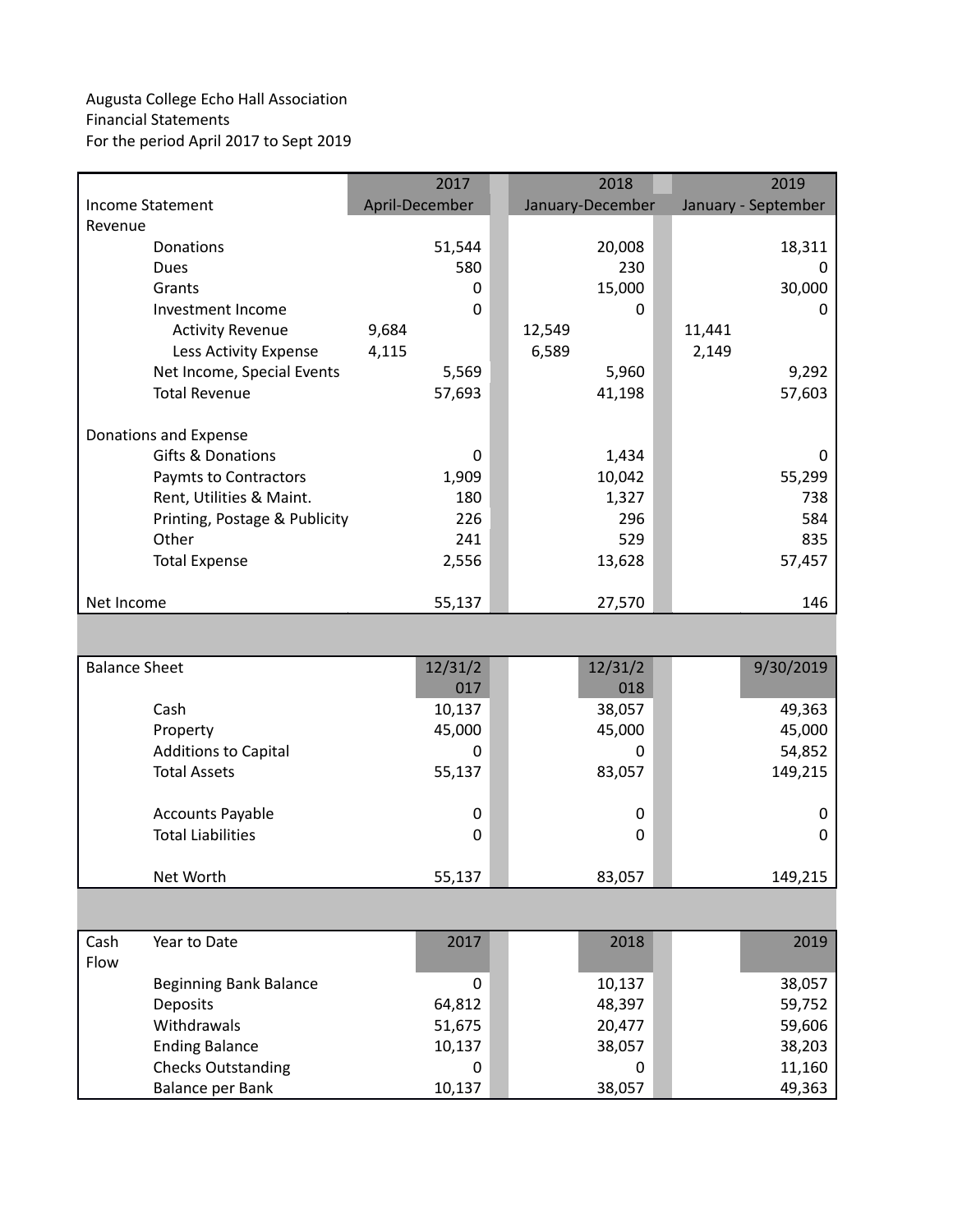# **Fundraising Events and Activities**

#### 2017-19

| Activity/Event                | Revenue | Expense | Total  |
|-------------------------------|---------|---------|--------|
| T-Shirts                      | 923     | 604     | 319    |
| <b>Ornament Sales</b>         | 245     | 0       | 245    |
| June 22, 2017 Show            | 1,510   | 125     | 1,385  |
| July 22,2017 Show             | 1,240   | 120     | 1,120  |
| <b>Country Auction 2017</b>   | 3,394   | 0       | 3,394  |
| <b>October Dinner Show</b>    | 2,750   | 3,266   | $-516$ |
| Brick Sales, 2018             | 170     | 0       | 170    |
| Barrel Lid Painting, 2018     | 7,840   | 5,400   | 2,440  |
| <b>Country Auction 2018</b>   | 3,611   | 0       | 3,611  |
| Barrel Lid Painting, Jan 2019 | 460     | 0       | 460    |
| Barrel Lid Painting, Mar 2019 | 435     | 0       | 435    |
| <b>Book Sales</b>             | 356     | 35      | 321    |
| Bourbon, Bluegrass & BBQ      | 7,910   | 2,149   | 5,761  |
| <b>Country Auction 2019</b>   | 2,150   | 0       | 2,150  |
| <b>Total</b>                  | 32,994  | 11,699  | 21,295 |

# Grants Received

2017-2019

| Year | <b>Amount</b> | <b>Type</b> | <b>Purpose</b>                       |
|------|---------------|-------------|--------------------------------------|
| 2018 | 15.000        | Matching    | Foundation and Exterior Brick Repair |
| 2019 | 15.000        | Matching    | Roofing, soffits and gutters         |
| 2019 | 15,000        | Outright    | <b>Building</b>                      |
|      | 45,000        |             |                                      |
|      |               |             |                                      |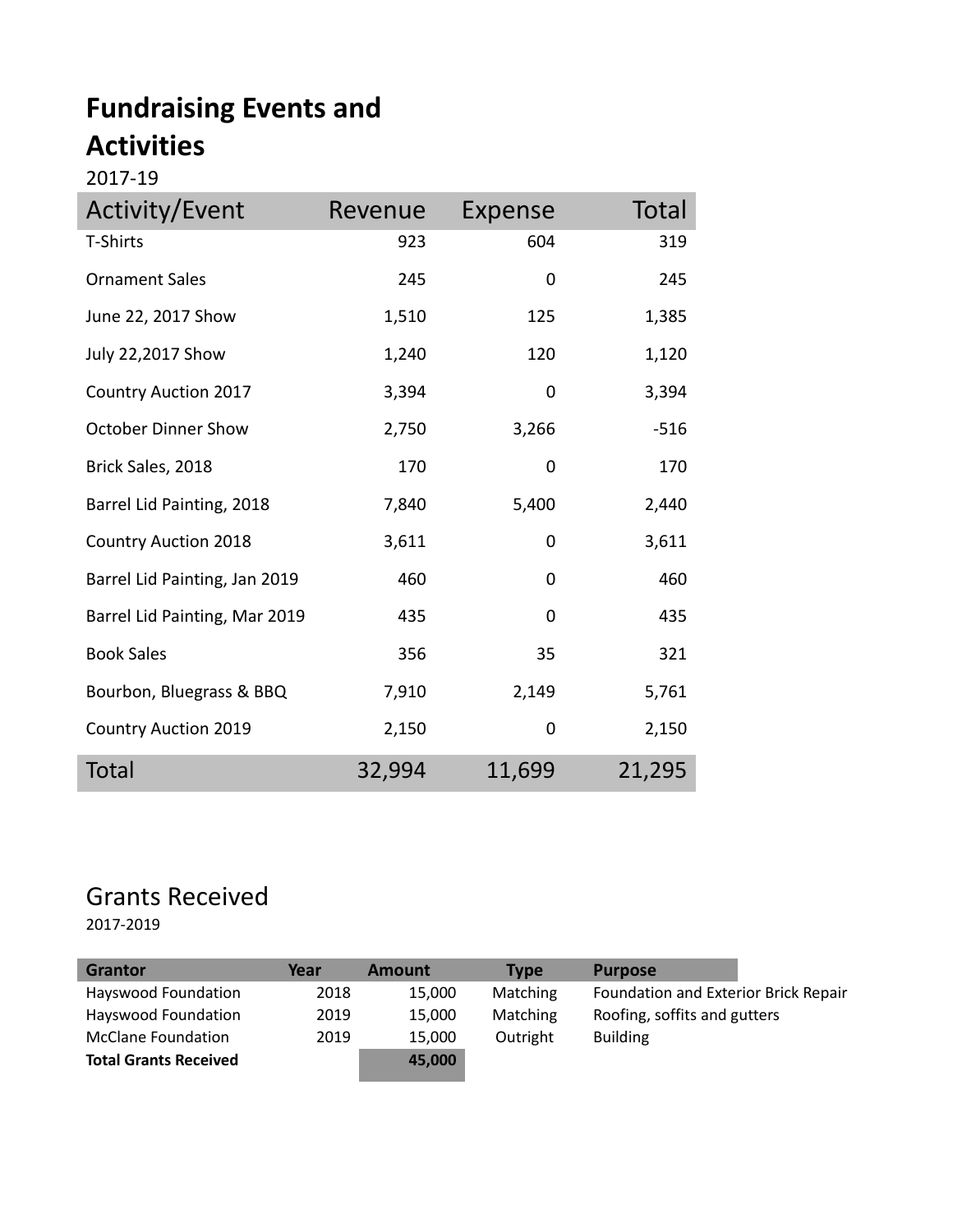## **CONSTRUCTION PROGRESS**

2019 started with the masons finishing the rebuild of the back of Echo Hall in the bitter cold. We added two changes to the work orders: a set of steps into the basement area below the North Wing and repairs to the one remaining chimney (including a cap to keep out the weather and critters). Due to a lack of funds, only the steps were completed by March. 3G has promised the chimney will be done in conjunction with the roof. We were very pleased with the scope and quality of 3G in completing the outside repairs.

In consultation with the masons and our architect, it was decided to remove any chimneys that did not go through the roof. These structures had already been dismantled below the roof line and the remaining parts were severely deteriorated and compromised. One of the chimneys almost fell from its own weight. We removed three chimneys and have two more (in the North Wing) that will probably need to be removed. After removal, we had better interior floor space, better ability to rebuild the floor and ceiling structure, and we didn't need to worry about additional roofing costs for flashing and roof structure.

Chimney removal led to various interior brick repairs, new floor joists where missing or rotted, new ceiling joists where the same was true, and then carefully piecing in flooring to match the existing boards. Once floors were in, new walls were built to be ready for mechanicals and then drywall. In the South Wing, three walls have also been re-plastered to replicate the original. The interior work was done entirely with volunteer labor and minimal materials. David Laskey, Tay Kelsch, and Tom Burke each contributed many hours to the project this year.

In May, we held a volunteer painting day to prime and paint the new brick work. The volunteer force was large that day and many hands made for light work. We are striving to beautify our site, always in all ways. Tay Kelsch has managed to keep the grass cut and even tilled up weedy areas and replanted grass. We have hauled several pickup loads of tree and weed cuttings to the landfill.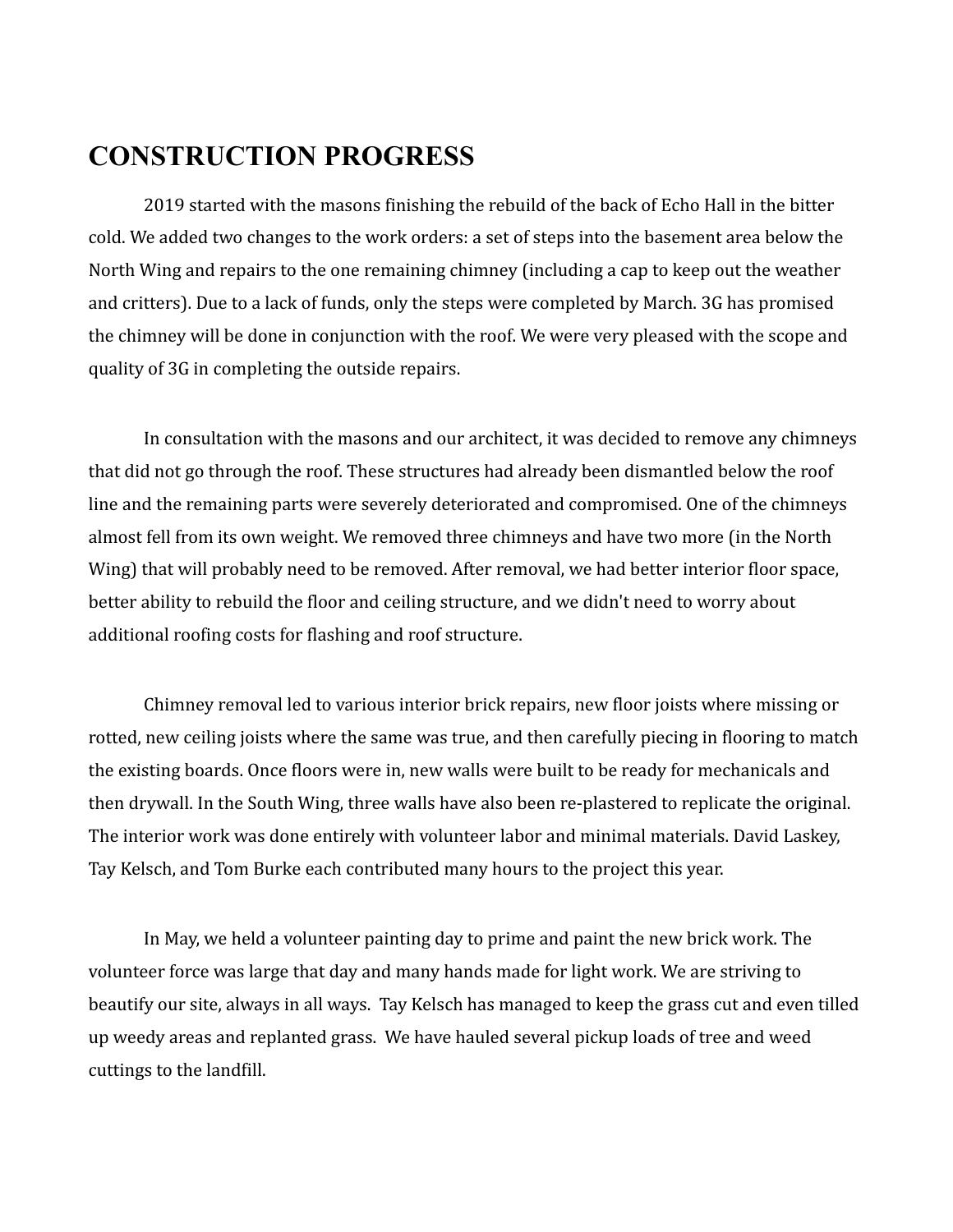The last half of this year has been spent preparing and obtaining bids for the roof work. We selected Brierly Roofing from Ripley at a cost of approximately \$28,000. Brierly started the job in September and should be finished in October. It has been a priority to stop the rain from ruining our building. As soon as we had the funds, we asked Brierly to proceed. The new roof is a "standing seam" metal roof which has historical and functional significance. We will have all new soffits and eaves plus new half round continuous metal gutters and downspouts.

In one of the few setbacks this year, we removed the "9 over 6" original windows and they (probably) cannot be saved. We will invest in new replacement windows, and we have confirmed that we can obtain the historical "9 over 6" configuration.

2020 will be another eventful construction year. The most immediate next step after the roof will be windows, which will complete the weather sealing for Echo Hall. We have estimated we need \$15,000-\$30,000 for this step alone and this may be all we can get done in 2020. If we can raise funding, we would next replace the floors in the Center Hall and North Wing. Following that, we would tear off and rebuild the front porch or start on mechanicals (HVAC, plumbing, electric).

We look forward to presenting a successful 2020 at the end of next year!